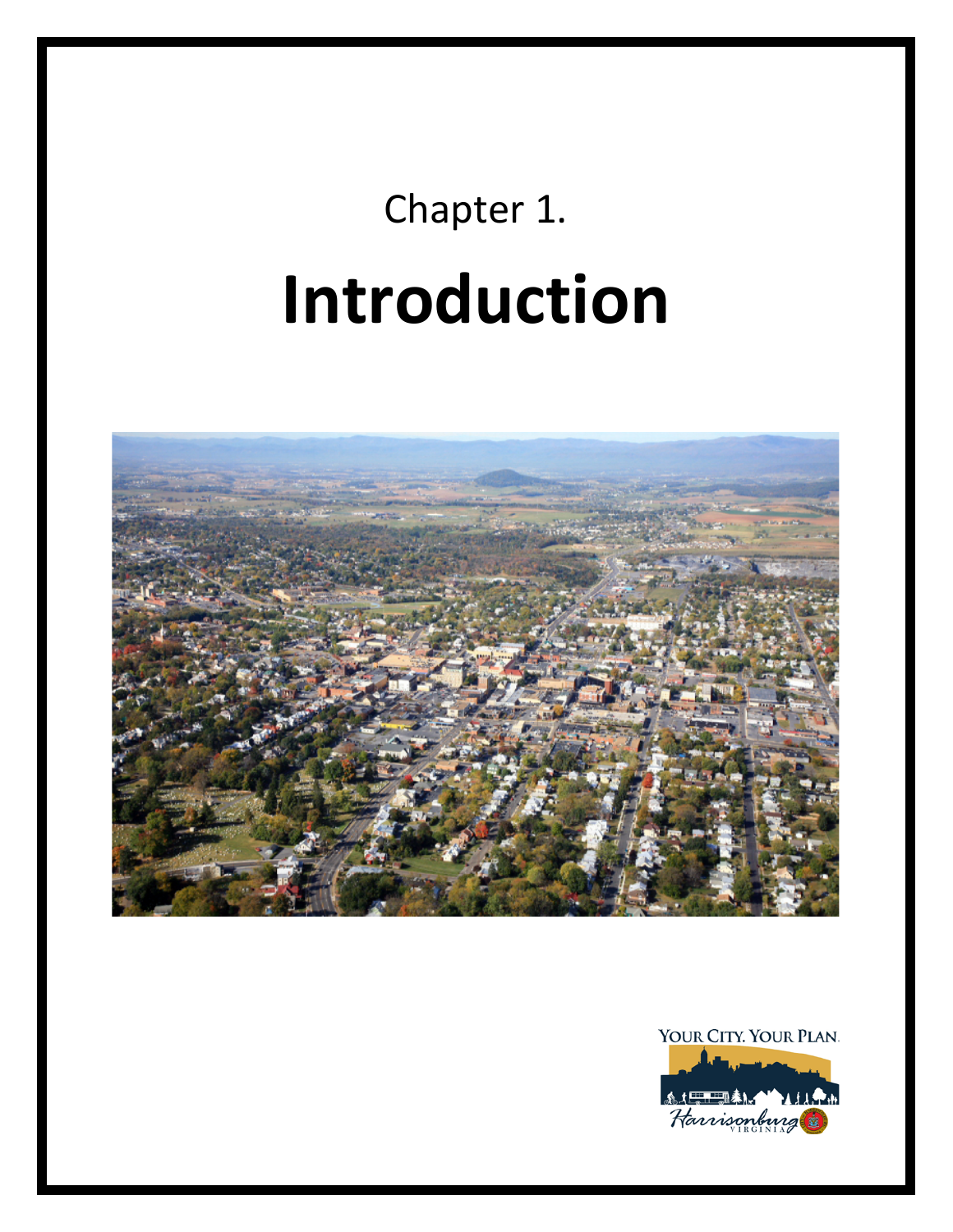# <span id="page-1-0"></span>Chapter 1 Introduction

## **Contents**

The City of Harrisonburg Comprehensive Plan presents a vision of what kind of community the City would like to be in the future and identifies steps to move toward that vision. The Plan is the central organizing umbrella under which other plans, regulations, and initiatives exist. The Plan establishes the preferred overall long-term vision for our community. The Plan is not a regulatory document but serves as a guide for Harrisonburg and it helps City and community leaders with setting policies and decisionmaking.

Comprehensive plans deal fundamentally with the physical characteristics of a community. Hence, land use is the core element of a comprehensive plan. However, in order to arrive at an appropriate plan for the use of land, other physical aspects must be addressed, such as environmental features, transportation, water and wastewater facilities, and other public facilities. Additionally, other issues are reviewed by comprehensive plans including, but not limited to, affordable housing, historic resources, employment, and economic development. Components of a comprehensive plan should be wellcoordinated and complimentary. Virginia Code Sections 15.2-2223 through 15.2-2232, describes local comprehensive plans.

The Comprehensive Plan contains general recommendations. However, one of the most important and practical purposes of a comprehensive plan is to give guidance to the specific land use regulations adopted by the local government. Such regulations include:

- the Zoning Ordinance,
- the Subdivision Ordinance, and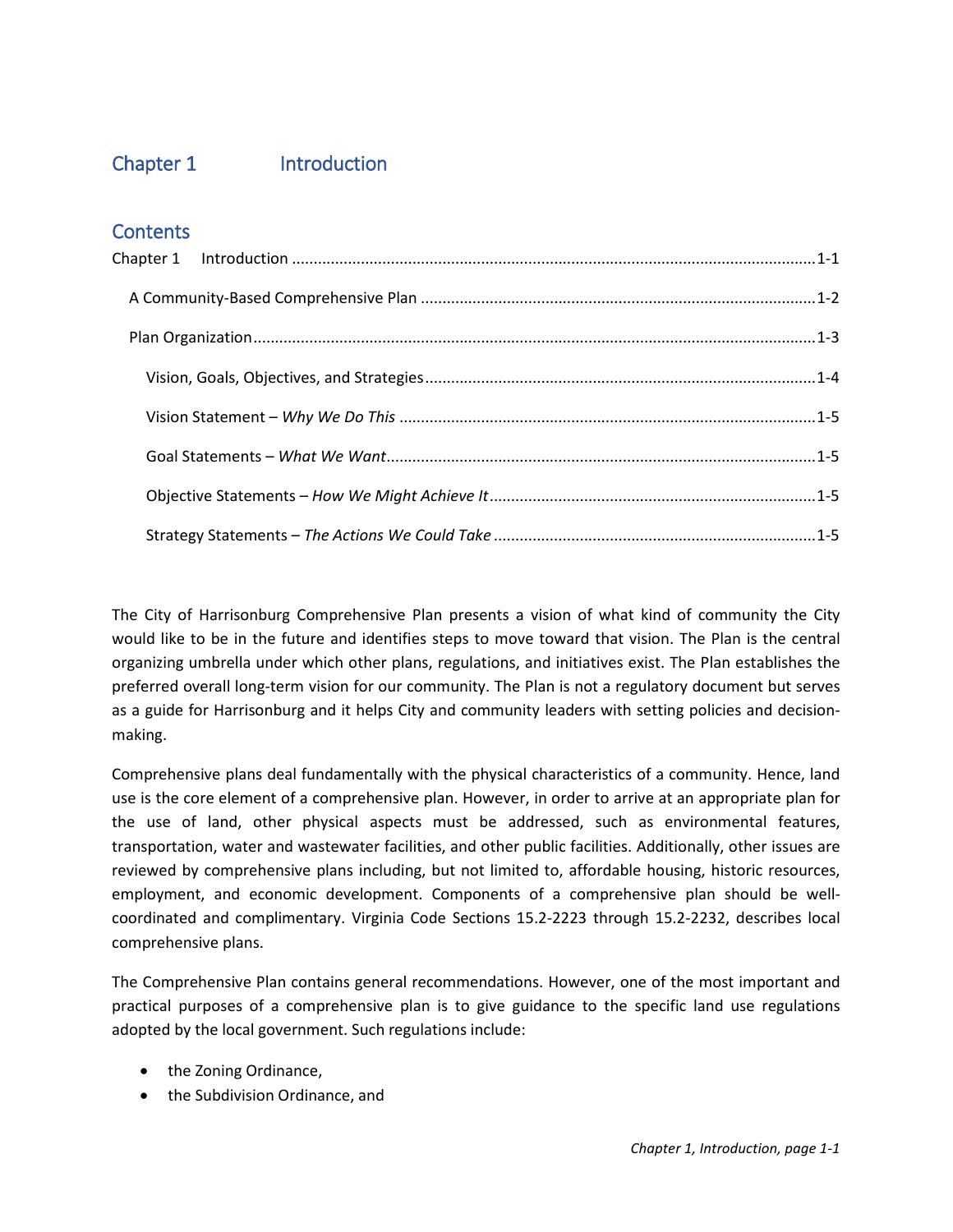• other growth management tools (i.e. design standards and guidelines, transportation planning, economic development initiatives, housing programs, and others).

Harrisonburg has a long tradition of public planning and this plan builds on previous comprehensive plans adopted by the City. This plan is adopted to set the groundwork for the City's growth and development policies for the next five years within a long-term planning horizon of 20 to 30 years. Planning Commission and City Council expect to consider revisions to the plan, particularly at its next review in five years. In the meantime, this plan is meant to set the City on a course toward meeting its long-term vision as articulated in Chapter 2.

## <span id="page-2-0"></span>A Community-Based Comprehensive Plan

In Summer 2016, Planning Commission reviewed the 2011 Comprehensive Plan and determined that it should be updated to reflect the City's latest ideals and to adapt the Plan to the changes that have occurred since May 2011. Like the 2011 Comprehensive Plan update, Planning Commission decided this revision should be conducted by the Commission and city staff. The Commission created four Comprehensive Plan Advisory Committees, where each committee would focus on a different set of topics:

- *Advisory Committee 1 – Land Use & Transportation* to update chapters on Land Use and Development; Neighborhoods and Housing; and Transportation
- *Advisory Committee 2 – Education & Culture* to update chapters on Education, Workforce Development, and Lifelong Learning; Arts, Culture, and Historic Resources; and Community Engagement and Collaboration
- *Advisory Committee 3 – Community Facilities* to update chapters on Environmental Stewardship and Sustainability; Parks and Recreation; Community Infrastructure, Services, Safety, and Health
- *Advisory Committee 4 – Economic Development* to update chapters on Economic Development and Tourism; and Revitalization

In early 2017, the Commission solicited applications from community members to participate in the Comprehensive Plan Advisory Committees and appointed 12 community members to each committee, for a total of 48 committee members. Additionally, the Commission also appointed Planning Commission representatives to participate in each advisory committee. Around this same time, the Commission solicited its first round of public input through Be Heard Harrisonburg [\(www.BeHeardHarrisonburg.org\)](http://www.beheardharrisonburg.org/), an online tool that offers residents an opportunity to provide input through open discussions and surveys, and encouraged community members to submit comments in writing through e-mail or letters.

Planning staff collaborated with other City departments during Spring 2017 to update quantitative and qualitative data that make up the Background sections of each chapter for Planning Commission and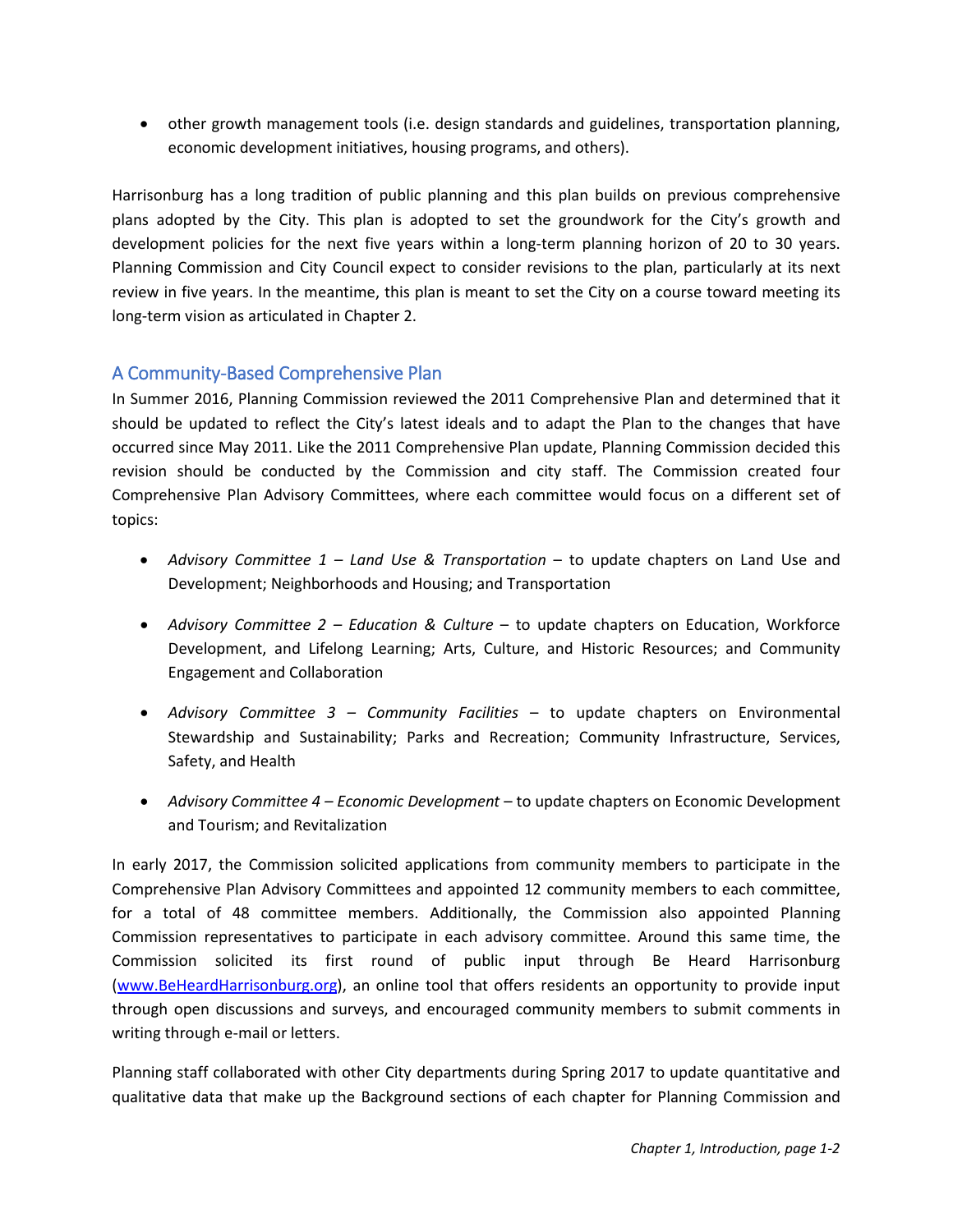Advisory Committees to review. Throughout the Summer and Fall of 2017, Planning Commission and Advisory Committees worked on updating the Plan's goals, objectives, and strategies. Advisory Committees 2, 3, and 4 each met twice, and Advisory Committee 1 met three times.

The draft chapters which includes Background sections and goals, objectives, and strategies were presented to the public in Fall 2017 through a series of four public workshops and a public comment period that occurred October 9, 2017 through November 28, 2017. For each workshop, Planning Commission wanted to collect feedback on specific information; therefore, the evenings were divided by topic and chapter. The workshops were facilitated by James Madison University's Institute for Constructive Advocacy and Dialogue (JMU CAD) and the schedule occurred as follows:

- Thursday, October 19, 2017, 6pm-8pm at Lucy F. Simms Continuing Education Center Education & Culture
- Monday, October 23, 2017, 6pm-8pm at Thomas Harrison Middle School Community Facilities
- Monday, October 30, 2017, 6pm-8pm at Thomas Harrison Middle School Economic Development
- Monday, November 13, 2017, 6pm-8:30pm at Thomas Harrison Middle School Land Use & Transportation

Planning Commission reviewed and discussed comments received during the workshops and public comment period at their December 12, 2017 and January 10, 2018 regular meetings, as well as, at a special work session on December 5, 2017. City departments and other partner agencies then spent February through May 2018 updating data and incorporating, where appropriate, comments and recommendations received from the public. Planning Commission and planning staff worked on selecting priority Objective Statements for the Priority List presented in Chapter 3, Implementation.

On August 10, 2018, a public comment period began when the public was notified through enewsletters and a press release that updated draft chapters and priority Objective Statements were available for review on the city website. An open house was hosted on Wednesday, August 15, 2018 in the City Hall Atrium from 6pm-8pm during which staff and Planning Commissioners were available to answer questions and discuss the Comprehensive Plan. The public comment period ended on August 29, 2018. At a regular meeting on September 12, 2018, Planning Commissioners reviewed and discussed the public comments received.

On October 10, 2018, a public hearing was held at Planning Commission's regular meeting and the Commission voted to recommend adopting the Comprehensive Plan. City Council held a public hearing on November 13, 2018 and voted to adopt the Comprehensive Plan on November 27, 2018.

### <span id="page-3-0"></span>Plan Organization

Comprehensive Plan chapters are listed below:

Chapter 1 Introduction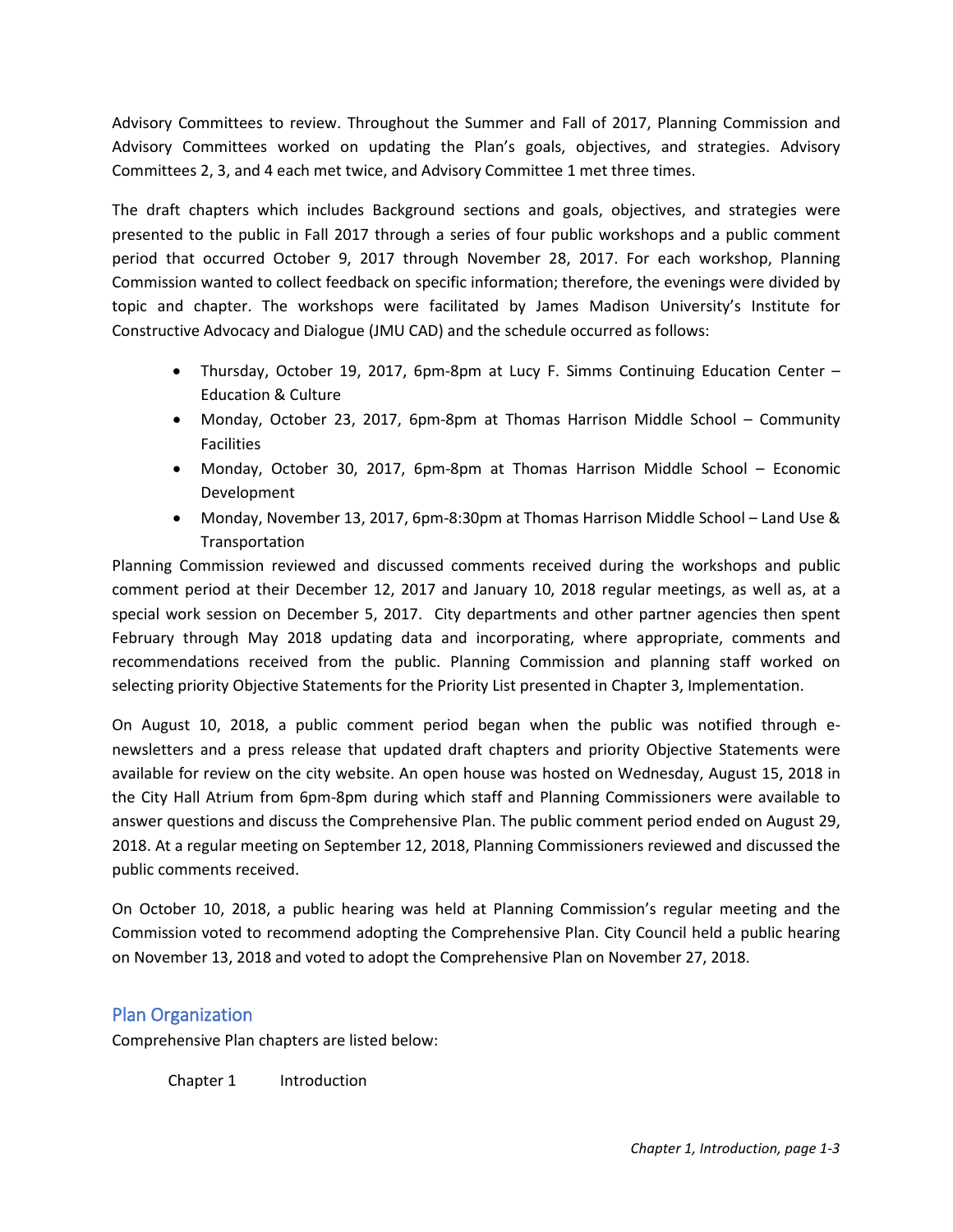- Chapter 2 Vision and Goals
- Chapter 3 Implementation
- Chapter 4 Planning Context
- Chapter 5 Community Engagement and Collaboration
- Chapter 6 Land Use and Development Quality
- Chapter 7 Neighborhoods and Housing
- Chapter 8 Education, Workforce Development, Lifelong Learning
- Chapter 9 Arts, Culture, and Historic Resources
- Chapter 10 Sustainability and Environmental Stewardship
- Chapter 11 Parks and Recreation
- Chapter 12 Transportation
- Chapter 13 Community Infrastructure, Services, Safety, and Health
- Chapter 14 Economic Development and Tourism
- Chapter 15 Revitalization
- Chapter 16 Goal, Objective, and Strategy Statements

The order in which the plan elements are presented does not imply any priority or order of importance. It is important for users of the plan to recognize that many elements are interrelated.

#### <span id="page-4-0"></span>Vision, Goals, Objectives, and Strategies

Chapter 2 presents the plan's vision statement and introduces the long-term goals. Chapters 5 through 15 contain the objective and strategy statements associated with each goal.

Provided below are descriptions of the purpose of the vision, goal, objective, and strategy statements.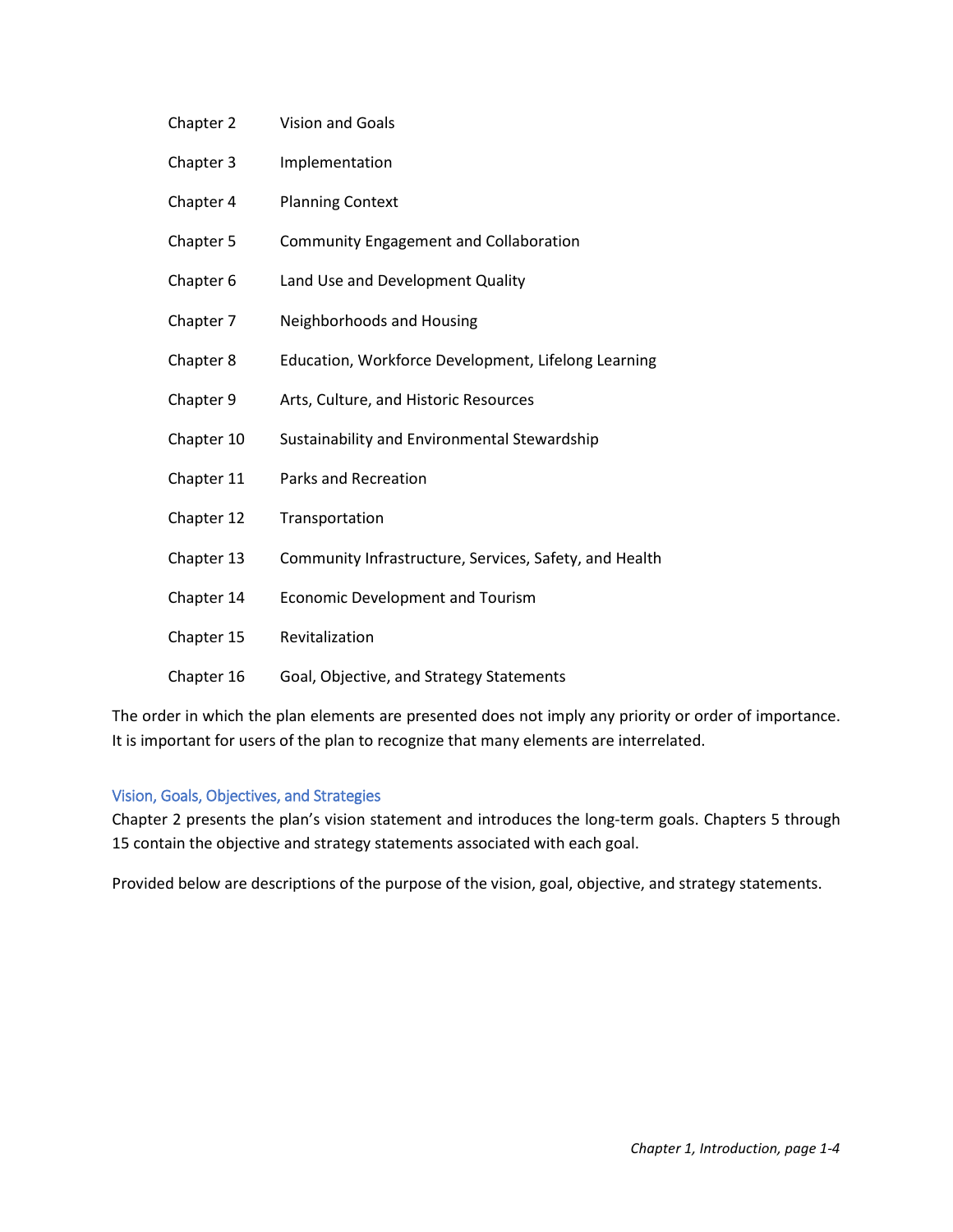

**Figure 1-1. Vision, Goals, Objective, and Strategy Statements**

#### <span id="page-5-0"></span>Vision Statement – Why We Do This

The vision statement is a description of the ideal desired state of the community in the long-term future.

#### <span id="page-5-1"></span>Goal Statements – What We Want

Goals are overarching statements describing the direction that a community wants to go. Goals describe a *desired end state* for a particular community resource or feature and should reflect the values of the community. Goal statements are qualitative in nature.

#### <span id="page-5-2"></span>Objective Statements – How We Might Achieve It

Objectives are statements describing how goals could be reached. They may describe definable or measurable benchmarks for a goal.

#### <span id="page-5-3"></span>Strategy Statements – The Actions We Could Take

Strategies describe *possible* approaches and methods for attaining objectives. Strategies may be implemented by the City government or by other entities. Often, strategies are implemented through partnerships between multiple entities that might include the City, other local, state, and federal agencies, local businesses, the development community, faith-based and community organizations, and individuals. Strategies begin to answer the question, "How can we accomplish our objectives?" Strategies might include creating or implementing projects, programs, policies, or regulations.

- *Projects* are single-event efforts that have a clear beginning and end.
- *Programs and Policies* are defined as ongoing implementation efforts.